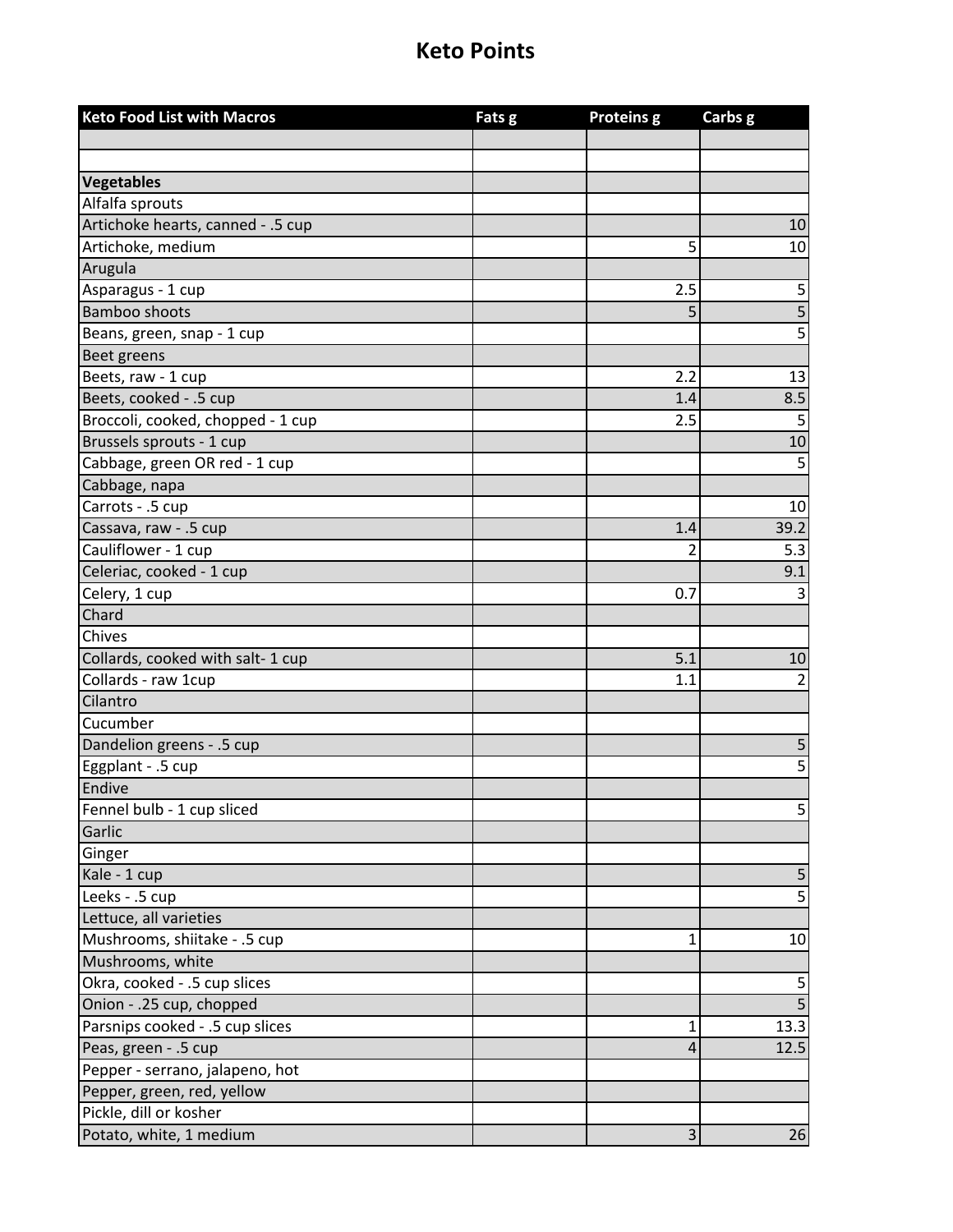| Potato, red skin, 1/2 medium baked   |           | 0.5      | 44             |
|--------------------------------------|-----------|----------|----------------|
| Pumpkin, cannedLibby's - .5 cup      |           |          | 10             |
| Radicchio                            |           |          |                |
| Radishes                             |           |          |                |
| Rhubarb - 1 cup cooked               |           | 1        | 5              |
| Spinach                              |           |          |                |
| Squash, Acorn - .5 cup, baked        |           |          | 15             |
| Squash, Butternut - .5 cup, baked    |           |          | 10             |
| Squash, Delicata - .5 cup, cooked    |           |          | 10             |
| Squash, Kabocha - .5 cup, cooked     |           |          | 10             |
| Squash, Spaghetti - 1 cup cooked     |           |          | 10             |
| Squash, Zucchini medium 4 oz         |           | 1        | $\overline{3}$ |
| Sugar Snap Peas - 1 cup              |           | 2.5      | 10             |
| Sweet potato, baked - small          |           | 2.5      | 28.5           |
| Sweet potato, mashed - .5 cup        |           | 23       | 29             |
| Taro, cooked - .5 cup sliced         |           |          | 22.5           |
| Tomatoes crushed - 5 oz              |           |          | 10             |
| Tomatoes, stewed - .5 cup            |           |          |                |
| Tomato paste - .25 cup               |           |          | 10             |
| Tomato sauce - 1 cup                 |           |          | 4              |
| Tomatoes, raw - 1 cup, chopped       |           |          | 5              |
| Turnips, cooked cubes - .5 cup       |           |          | $\overline{5}$ |
| Yam, baked - 1/2 cup                 |           | 1        | 21             |
| Yam bean (Jicama) - 1 cup, sliced    |           |          | 10.6           |
|                                      |           |          |                |
|                                      |           |          |                |
| <b>Meats and Cuts</b>                |           |          |                |
| <b>Beef</b>                          |           |          |                |
| Ground Beef - 3 oz                   | 14        | 20       |                |
| Brisket - 3 oz                       | 3.5       | 16       | 5              |
| HotdogApplegate - 1 link             |           |          |                |
| Flank broiled-3 oz                   | 8.8       | 23.6     |                |
| Roast beef lunchmeat - 2 oz          | 1         | 6        |                |
| Top Sirloin - 3 oz                   | 12        | 23       |                |
| Bison - 4 oz                         | 2.5       | 28       |                |
| Ground Lamb Burger- 4 oz             | 13        | 22       |                |
| Lamb Costco- 5 oz                    | 13        | 22       |                |
| Pork                                 |           |          |                |
| Bacon, thin cut, cooked - 2 strips   | 6         | 5        |                |
| Bacon, thick cut, cooked - 2 strips  | 8         | 10       |                |
| Bratwurst Kroger - 1 link            | 15        | 14       |                |
| Chorizo - 1 link                     | 23        | 14.5     |                |
| Ground Pork - 3 oz                   | 17.7      | 21.8     |                |
| Ham Lean - 3 oz                      | 4.7       | 18       |                |
| Ham lunchmeat - 3 slices             | 1.8       | 10       |                |
| Proscuitto - 1 oz. (2 slices)        | 4         | 6        |                |
| Ribs - 3 oz                          | 14        | 25       |                |
| Sausage - 3 oz                       | 10.5      | 25       |                |
| Shoulder - 3 oz<br>Tenderloin - 3 oz | 28<br>3.5 | 15<br>20 |                |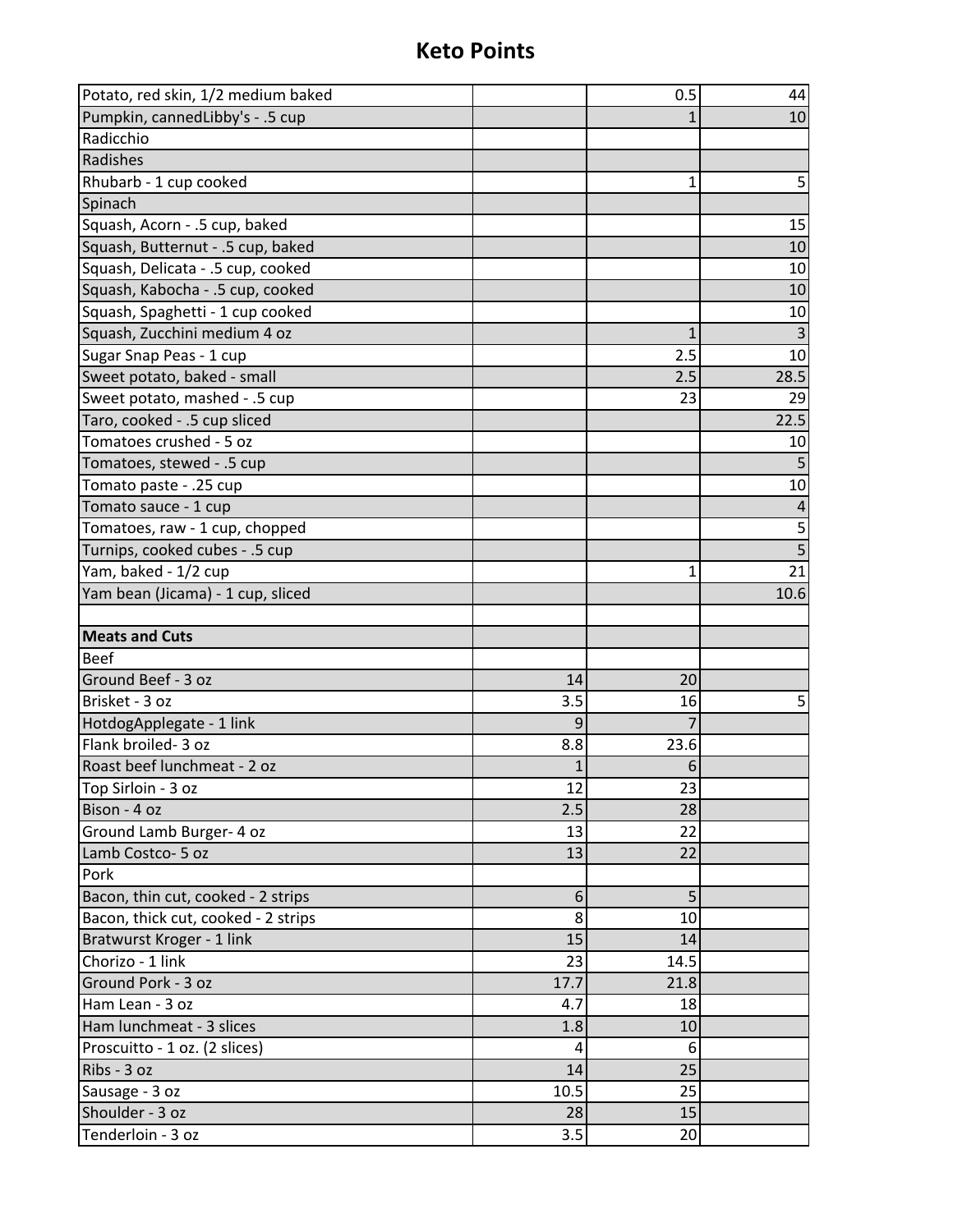| Salami - 4 slices                         | 14             | 10             |                  |
|-------------------------------------------|----------------|----------------|------------------|
| Venison - 3 oz                            | 3.5            | 25             |                  |
|                                           |                |                |                  |
| <b>Poultry</b>                            |                |                |                  |
| Chicken breast w/ skin 3oz                | 7              | 25             |                  |
| Chicken breast w/out skin 3oz             | 3.5            | 30             |                  |
| Chicken Leg - 1 leg w/ skin               | 14             | 20             |                  |
| Chicken thigh, w/ skin 3 oz               | 14             | 20             |                  |
| Chicken thigh w/o skin 1 thigh            | 7              | 10             |                  |
| Chicken, ground - 3 oz                    | 10.5           | 20             |                  |
| Chicken livers, pan-fried - 3 oz          |                | 20             |                  |
| Chicken Wing - 1 full wing                | 7              | 7.5            |                  |
| Chicken Apple Sausage - 1 link            |                | 15             |                  |
| Duck, meat and skin - 3 oz                | 28             | 15             |                  |
| Turkey bacon - 2 slices                   |                | 12.5           |                  |
| Turkey breast w/ skin - 3 oz              | $\overline{7}$ | 25             |                  |
| Turkey breast w/o skin - 3 oz             |                | 25             |                  |
| Turkey, ground - 3 oz                     | 4              | 20             |                  |
| Turkey breast, ground, lean - 3 oz        |                | 25             |                  |
| Turkey leg 3 oz                           | 10.5           | 25             |                  |
| Turkey lunchmeat - 2 oz                   |                | 10             |                  |
| Turkey sausage - 2 links                  | 14             | 10             |                  |
|                                           |                |                |                  |
| <b>Seafood</b>                            |                |                |                  |
| Clams - 5 oz                              | 3.5            | 9              | 2                |
| Cod - 3 oz                                |                | 20             |                  |
| Crab - 3 oz                               |                | 20             |                  |
| Lobster - 3 oz                            |                | 20             |                  |
| Mussels - 3 oz cooked                     | 35             | 20             | 5                |
| Oysters - 12 medium                       |                | 10             | 5                |
| Salmon - 3 oz                             | 9              | 22             |                  |
| Salmon, pink, total - 3 ounces            | 4.2            | 16.7           |                  |
| Sardines I olive oil (Glicks) - 1 can     | 33             | 18             |                  |
| Scallops, cooked - 3 oz                   | 1              | 19             |                  |
| Shrimp - 9 large                          | $\overline{2}$ | 26             | $\overline{2}$   |
| Trout - 4 oz                              |                | 21             | $\mathbf{1}$     |
| Tuna, ahi steak - 3 oz                    | 0.5            | 28             |                  |
| Tuna, canned, white - 2 oz                | 0.5            | 11             |                  |
|                                           |                |                |                  |
| <b>Gluten-Free Grains and Flours</b>      |                |                |                  |
| Almond Flour Bob's Red Mill - .25 cup     | 14             | 6              | $6 \overline{6}$ |
| Arrowroot Powder Bob's Red Mill - .25 cup |                |                | 28               |
| Coconut Flour Trader Joe's -. 25 cup      | 5              | 6              | 21               |
| Corn, sweet, cooked - .5 cup              | 1              |                | 20               |
| Oats - .25 cup                            | 3.5            | 12.5           | 20               |
| Oat Flour 1/2 cup                         | 3.9            | 6.5            | 35               |
| Quinoa, cooked - .5 cup                   | 3.5            | 8              | 39               |
| Rice, brown, cooked - .5 cup              |                | 4              | 15               |
| Rice, white, cooked - .5 cup              |                | $\overline{2}$ | 23               |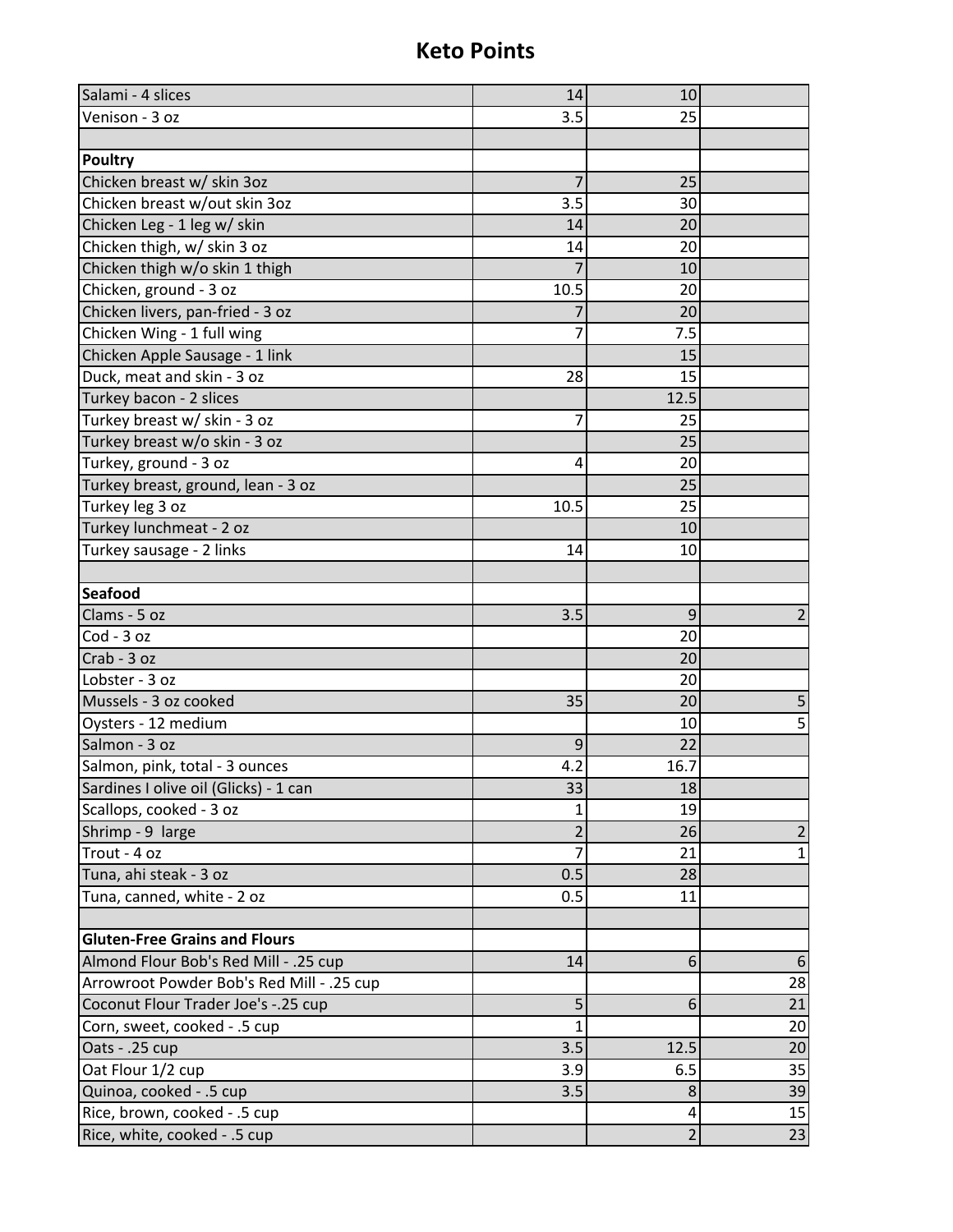| Rice Noodles - .5 cup                     |      | 1.5            | 21                      |
|-------------------------------------------|------|----------------|-------------------------|
| Tapioca Flour Anthony- .25 cup            |      | 0              | 27                      |
| White Rice Flour - 1/2 cup                | 1.1  | 4.7            | 63                      |
|                                           |      |                |                         |
| <b>Dairy and Eggs</b>                     |      |                |                         |
| Cheese, grass fed raw 2ounces             | 16   | 14             | 2                       |
| Cheese, soft brie 2tbsp                   |      | 4              | 1                       |
| Cream, half and half - 2 tbsp             | 3.5  |                | 1                       |
| Cream, heavy - 2 tbsp                     | 5    |                | 0.4                     |
| Egg, Duck - 1 egg                         | 10   | 9              | 0.5                     |
| $Egg - 1egg$                              | 4.5  | 6              | 1                       |
| Milk, whole - 1 cup                       | 8    | 8              | 12                      |
| Sour Cream - 2 tbsp                       | 8.7  | 0.5            | 0.9                     |
| Yogurt, plain, Chobani whole milk - 1 cup | 9    | 5              |                         |
|                                           |      |                |                         |
| <b>Nuts/Seeds and Butters</b>             |      |                |                         |
| Almonds - 20 nuts                         | 12.2 | 5.1            | 4.7                     |
| Almond Butter Raw Crunchy- 2 tbsp         | 8.5  | 3.5            | 3.5                     |
| Brazil Nuts - 5 nuts                      | 10   | 2.1            | 1.8                     |
| Cashew, Raw - 15 nuts                     | 6    | 2.3            | 2.3                     |
| Cashew Butter - 2 tbsp                    | 8    | 2.6            | 5.6                     |
| Chia Seeds, Trader Joe's - 1 tbsp         | 5    | 3              |                         |
| Coconut Butter - 2 tbsp                   | 21   | 2              | 8                       |
| Coconut Cream, Trader Joe's - 2 tbsp      | 9    | $\mathbf{1}$   | $\mathbf{1}$            |
| Coconut flakes, unsweetened - .25 cup     | 19   | $\overline{2}$ | $\overline{7}$          |
| Coconut Milk, Thai Kitchen, can, 13.66 oz | 13   | $\mathbf 0$    | $1\,$                   |
| Flaxseeds, whole - 3 tbsp                 | 11   | 6              | 11                      |
| Flaxseeds, ground - 2 tbsp                | 6    | 3              | $\overline{4}$          |
| Hemp seeds - 3 tbsp                       | 14   | 10             | $\overline{2}$          |
| Macadamia Nuts, raw - 12 nuts             | 21   | 2.2            | 1.5                     |
| Pecans - 20 halves                        | 20.2 | 2.6            | 4                       |
| Pepitas, raw - 1/4 cup                    | 15   | 9              | $\overline{\mathbf{3}}$ |
| Pine Nuts - 1/4 cup                       | 20   | 4              | 4                       |
| Pistachios - 50 kernels                   | 15   | 5              | 10                      |
| Pumpkin Seeds, whole - 1/4 cup            | 18   | 8              | 28                      |
| Peanut Butter, no sugar - 2 tbsp          | 15   | 9              |                         |
| Sesame Seeds - 1 tbsp                     | 4.5  | 1.6            | 2.1                     |
| Sunflower Seeds - 1/4 cup                 | 15   | 6              |                         |
| Sunflower Seed butter Marantha - 2 tbsp   | 12   | 9              | 8                       |
| Tahini, Thrive Market - 2 tbsp            | 19   | 8              | 5                       |
| Walnuts, raw- 10 ounces/1/4 cup           | 18   | 4              | 4                       |
|                                           |      |                |                         |
| <b>Beans and Legumes</b>                  |      |                |                         |
| Black Beans - 1/2 cup                     |      | 8              | 24                      |
| Chickpea/Garbanzo Bush - 1/2 cup          | 2    | 6              | 20                      |
| Edamame - 1.13 cup                        | 2    | 10             | 9                       |
| Kidney Beans - .5                         | 0.5  | 7              | 17                      |
| Lentils - .5 cup                          | 6.6  | 9              | 18.4                    |
| Lima Beans, Aladdin - .5 cup              | 0.4  | 7.3            | 19.6                    |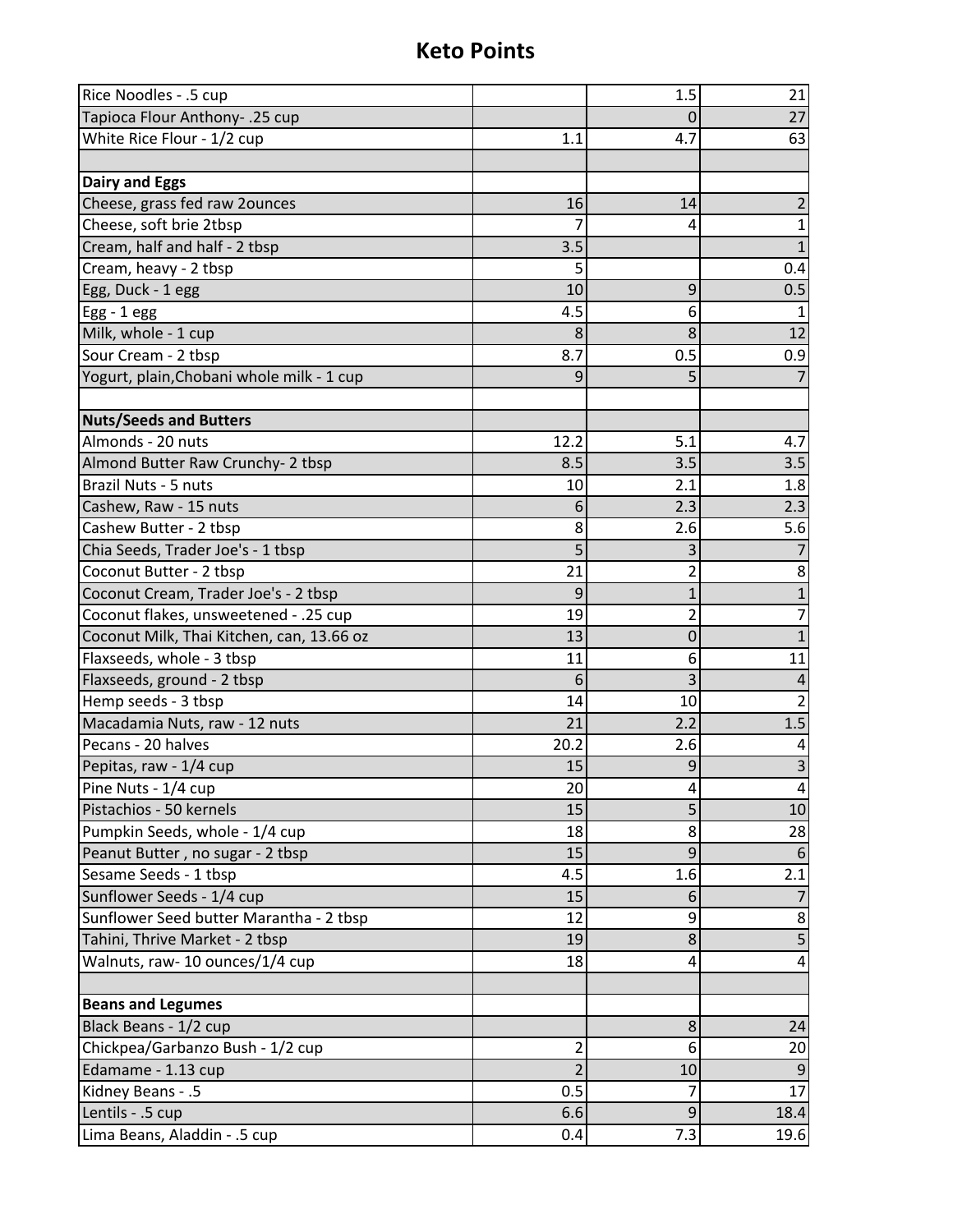| Peanuts, dry roasted - 40 pieces       | 13  | 6              | $6\,$        |
|----------------------------------------|-----|----------------|--------------|
| Pinto Beans, Sun Vista, 1/2 cup        | 1   | 6              | 22           |
|                                        |     |                |              |
| <b>Fruits</b>                          |     |                |              |
| Apple, 1 small                         |     |                | 15           |
| Apricot - 1 piece                      |     | 0.5            | 2.8          |
| Avocado Haas, 1/2 medium               | 12  | 1.5            | 6.5          |
| Banana - 1 medium                      |     |                | 25           |
| Blackberries - 1 cup                   |     |                | 14           |
| Blueberries - 1 cup                    |     | $\overline{2}$ | 22           |
| Cherries - 1 cup with pits             |     |                | 22.2         |
| Clementines -1 medium                  |     | 1.5            | 9            |
| Dates, California medjool - 3 dates    |     |                | 31           |
| Figs, raw - 1 medium                   |     |                | 10           |
| Figs, driedSunmaid - 4                 |     |                | 26           |
| Grapefruit, 4 inches large - 1/2 fruit |     |                | 13           |
| Grapes, green seedless - 10 grapes     |     |                | 9            |
| Kiwi - 1 fruit, no skin                |     |                | 10           |
| Lemon squeeze                          |     |                |              |
| Lime squeeze                           |     |                |              |
| Mango - 1 medium/1 cup diced           |     |                | 25           |
| Melon, cantaloupe - 1 cup (diced)      |     |                | 12.7         |
| Melon, honeydew - 1 cup (diced)        |     |                | 15           |
| Nectarine - 1 small                    |     |                | 14           |
| Olives - 31g                           | 2.5 |                | $\mathbf{1}$ |
| Orange, Navel- 1 small                 |     |                | 11           |
| Peach - 1 medium                       |     |                | 14           |
| Pear - 1 medium (Anjou)                |     |                | 23           |
| Pineapple - 1 cup (chunks)             |     |                | 22           |
| Plantains, cooked - 1/2 cup            |     |                | 31           |
| Plums - 1 fruit                        |     |                | 8            |
| Raspberries - 1 cup                    |     |                | 15           |
| Strawberries - 1 cup (halves)          |     |                | 11.7         |
| Tangerine - 1 medium                   |     |                | 15           |
| Watermelon - 1 cup                     |     |                | 11.6         |
| <b>Sauces and Broths</b>               |     |                |              |
| Bone Broth - 1 cup                     |     | 9              |              |
| Fish Sauce, Thai Kitchen 1 tbsp        |     | $\overline{2}$ |              |
| Hot Sauce/Tabasco                      |     |                |              |
| Marinara Sauce - 1/2 cup               |     |                | 4            |
| Pizza Sauce - 1/2 cup                  |     |                | 12           |
| Salsa, green 4 tbsp                    |     |                | 2            |
| Teriyaki Sauce - 1/4 cup               |     | 0.5            | 4            |
|                                        |     |                |              |
| Oils                                   |     |                |              |
| Avocado Oil - 1 tbsp                   | 14  |                |              |
| Butter (pastured) - 1 tbsp             | 12  |                |              |
| Coconut Oil - 1 tbsp                   | 14  |                |              |